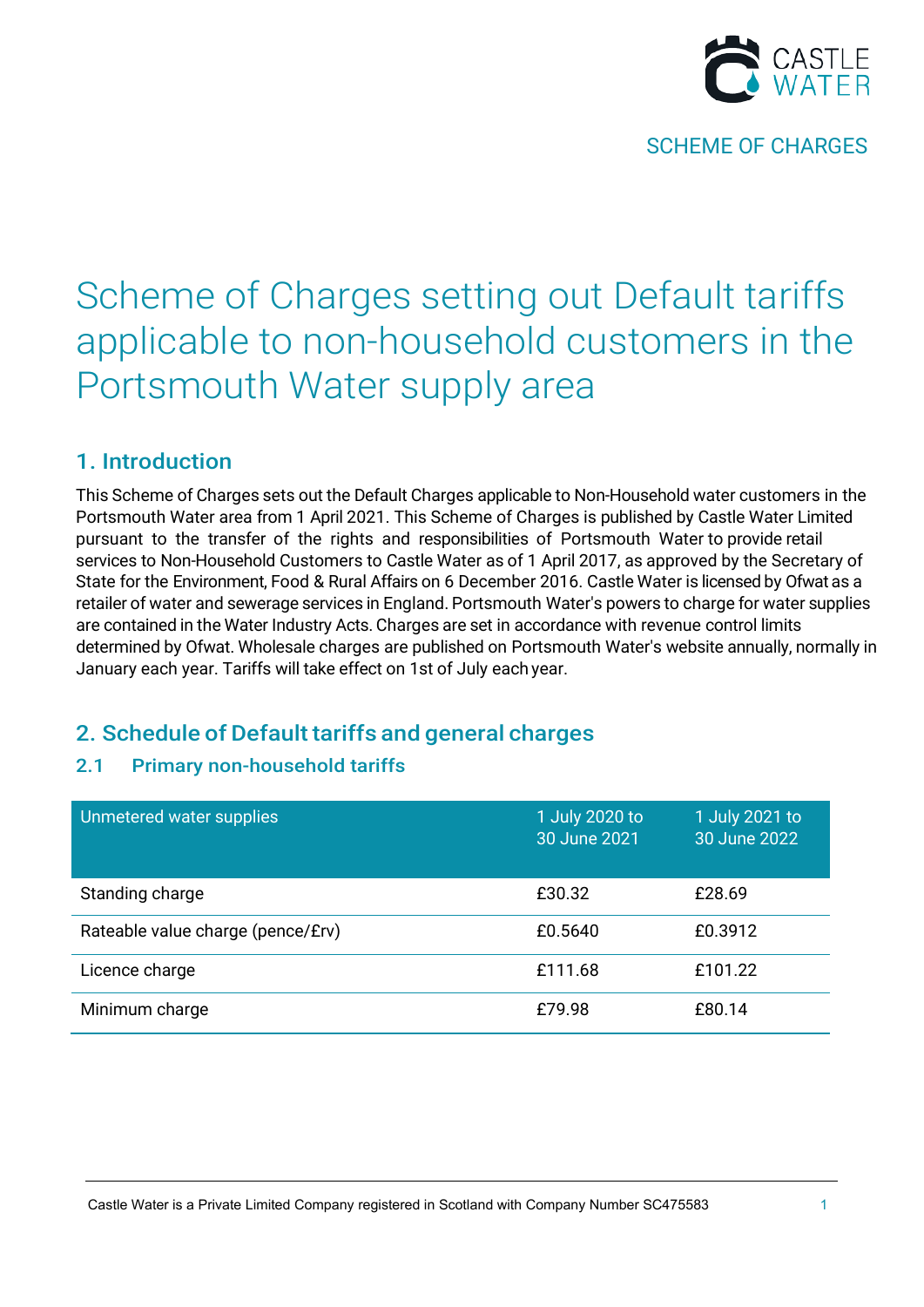| Metered water supplies          |                        | 1 July 2020 to<br>30 June 2021 | 1 July 2021 to<br>30 June 2022 |
|---------------------------------|------------------------|--------------------------------|--------------------------------|
| Less than 500 m3 per year       | Volume charge £ per m3 | £0.7363                        | £0.7646                        |
| More than 500 m3 and less       | Volume charge £ per m3 | £0.7765                        | £0.8064                        |
| than 10,000 m3 per year         | Site Fee (£)           | n/a                            |                                |
| 10,000 - 50,000 m3 per          | Volume charge £ per m3 | £0.7538                        | £0.7826                        |
| year                            | Site Fee (£)           | £332.86                        | £238.64                        |
| More than 50,000 m3 per<br>year | Volume charge £ per m3 | £0.6545                        | £0.6668                        |
|                                 | Site Fee (£)           | £5,669.40                      | £5,787.88                      |

# Less than 10,000 m3 per year

| Metered water supplies | 1 July 2020 to<br>30 June 2021 | 1 July 2021 to<br>30 June 2022 |
|------------------------|--------------------------------|--------------------------------|
| Size of meter          |                                |                                |
| 15mm (0.5 inches)      | £31.40                         | £30.58                         |
| 20mm (0.75 inches)     | £35.65                         | £34.67                         |
| 25mm (1.00 inches)     | £68.54                         | £73.74                         |
| 40mm (1.50 inches)     | £150.12                        | £161.52                        |
| 50mm (2.00 inches)     | £191.16                        | £205.69                        |
| 80mm (3.00 inches)     | £282.87                        | £304.39                        |
| 100mm (4.00 inches)    | £719.54                        | £774.24                        |
| 150mm (6.00 inches)    | £1,603.77                      | £1,724.70                      |
| 200mm (8.00 inches)    | £2,655.33                      | £2,859.56                      |
| 300mm (12.00 inches)   | £6,369.83                      | £6,831.54                      |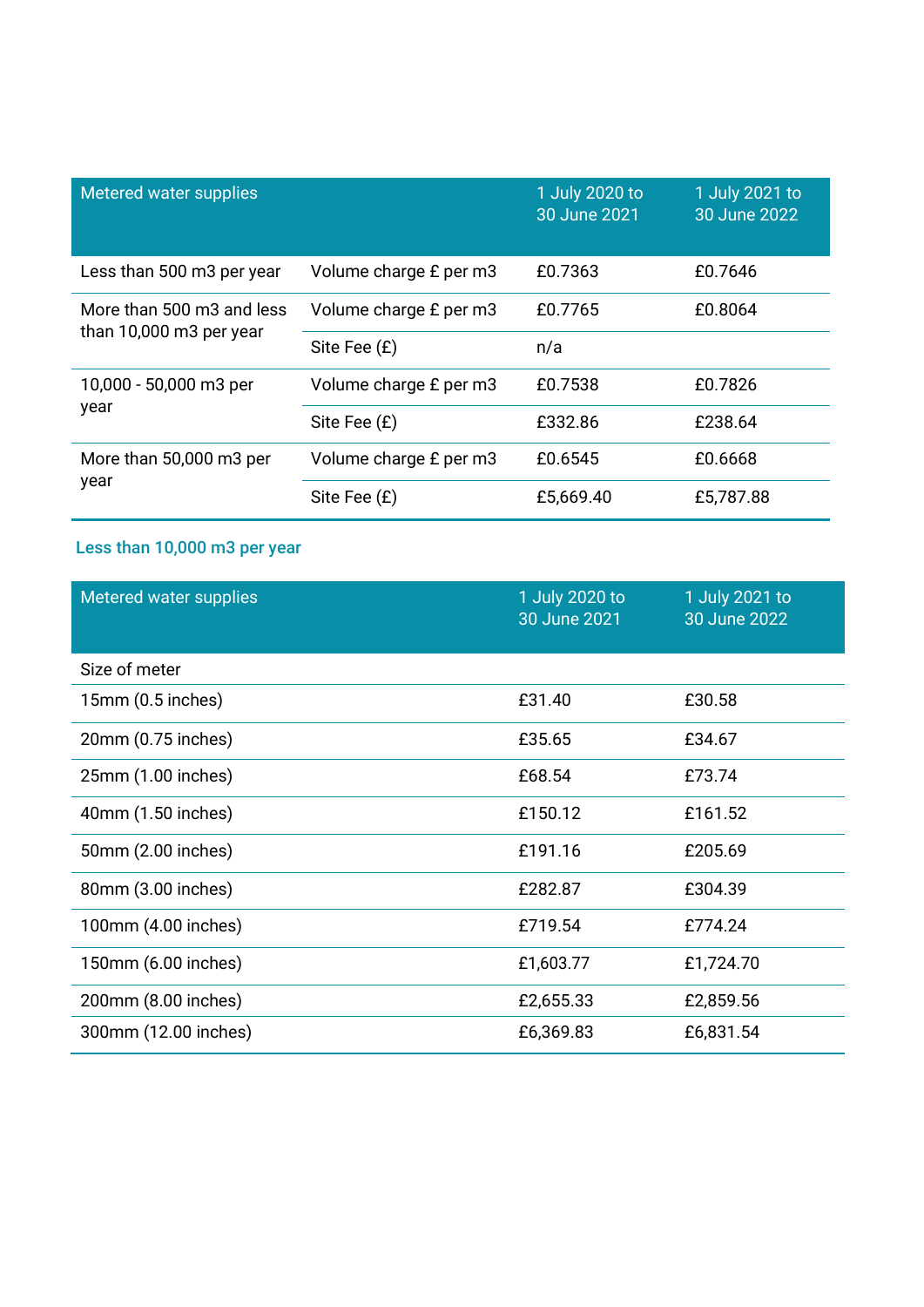

#### 10,000 – 50,000 m3 per year

| Metered water supplies | 1 July 2020 to<br>30 June 2021 | 1 July 2021 to<br>30 June 2022 |
|------------------------|--------------------------------|--------------------------------|
| Size of meter          |                                |                                |
| $15mm(0.5$ inches)     | £31.40                         | £30.58                         |
| 20mm (0.75 inches)     | £35.65                         | £34.67                         |
| 25mm (1.00 inches)     | £68.54                         | £73.74                         |
| 40mm (1.50 inches)     | £150.12                        | £161.52                        |
| 50mm (2.00 inches)     | £191.16                        | £205.69                        |
| 80mm (3.00 inches)     | £282.87                        | £304.39                        |
| 100mm (4.00 inches)    | £719.54                        | £774.24                        |
| 150mm (6.00 inches)    | £1,603.77                      | £1,724.70                      |
| 200mm (8.00 inches)    | £2,655.33                      | £2,859.56                      |
| 300mm (12.00 inches)   | £6,369.83                      | £6,831.54                      |

*\*VAT applicable to hire charge and consumption which is an industrial supply.*

More than 50,000 m3 per year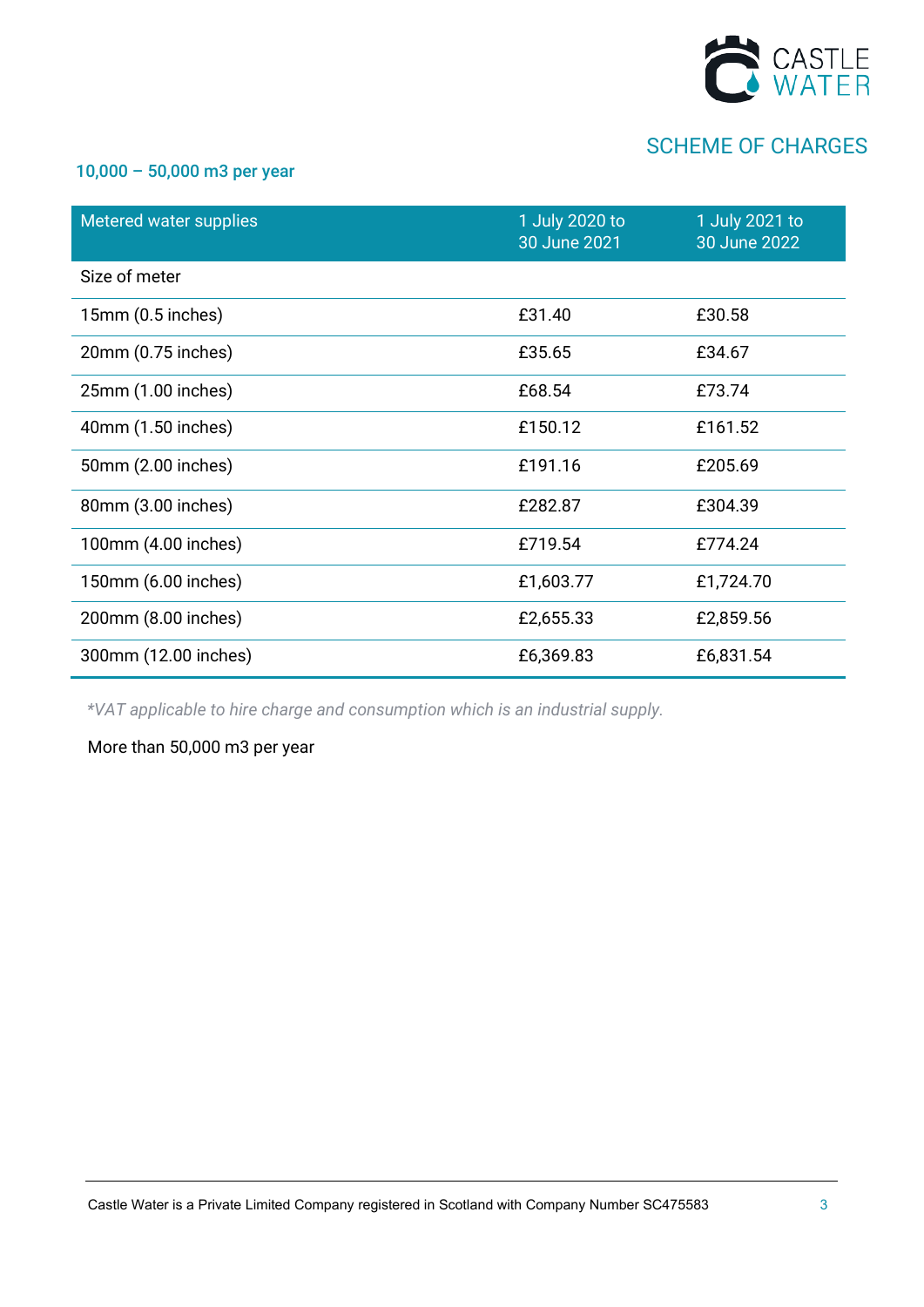| Metered water supplies | 1 July 2020 to<br>30 June 2021 | 1 July 2021 to<br>30 June 2022 |
|------------------------|--------------------------------|--------------------------------|
| Size of meter          |                                |                                |
| 15mm (0.5 inches)      | £31.40                         | £30.58                         |
| 20mm (0.75 inches)     | £35.65                         | £34.67                         |
| 25mm (1.00 inches)     | £68.54                         | £73.74                         |
| 40mm (1.50 inches)     | £150.12                        | £161.52                        |
| 50mm (2.00 inches)     | £191.16                        | £205.69                        |
| 80mm (3.00 inches)     | £282.87                        | £304.39                        |
| 100mm (4.00 inches)    | £719.54                        | £774.24                        |
| 150mm (6.00 inches)    | £1,603.77                      | £1,724.70                      |
| 200mm (8.00 inches)    | £2,655.33                      | £2,859.56                      |
| 300mm (12.00 inches)   | £6,369.83                      | £6,831.54                      |

## 2.1 Non- Primary Charges (exclusive of VAT)

Castle Water may charge a reasonable administration cost in connection with services provided by Portsmouth Water or procured for customers by Portsmouth Water, where there is no specified retail charge. Charges will be made at the higher rate of 3.5% or an hourly rate of £78.75.

Castle Water may charge a failed direct debit charge of £45.94 if there is any failure in any direct debit payment (other than as a result of the act or omission of Castle Water).

Castle Water may charge:

- A debt collection charge of £26.25 in respect of any invoice where Castle Water passes the account to an external debt collection agency for collection activity (other than activity involving visits to the relevant premises);
- A visit charge of £157.50 in respect of any invoice where Castle Water arrange a visit to the relevant premises for collection and/or disconnection activity through either Castle Water staff or any subcontractor of Castle Water; and
- a recoveries charge of £130 in respect of any overdue invoice where Castle Water has undertaken legal action to recover such sums.

These charges are in addition to: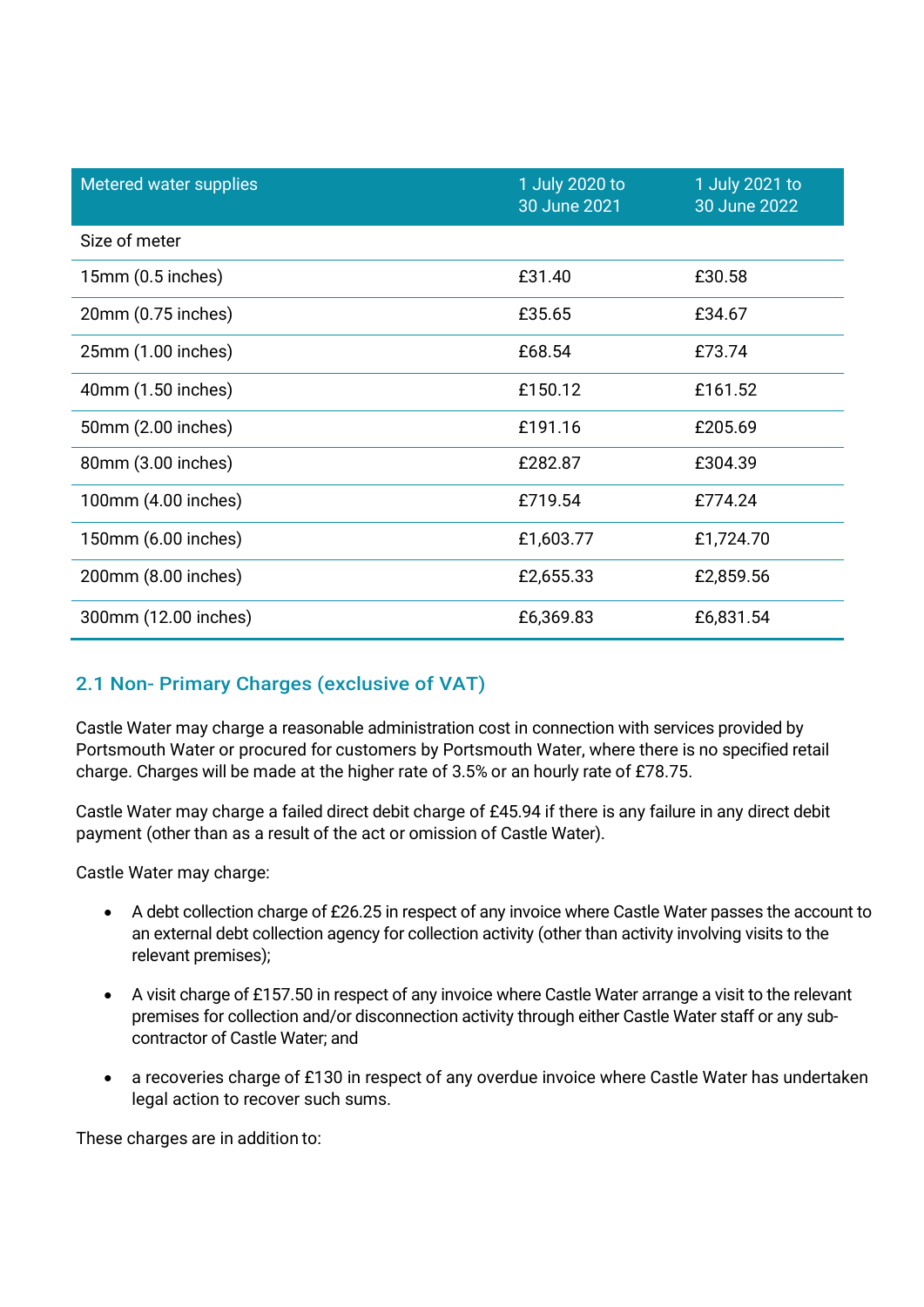

- charges in connection with disconnection as set out in the Portsmouth Water Wholesale Tariff document; and
- third party costs incurred by Castle Water in connection with debt recovery action including without limitation court fees and the costs of instructing solicitors to pursue outstanding invoices.

Castle Water may charge a meter reading charge of £5.25 for any meter reads requested by a customer in addition to the minimum number of meter reads required to be undertaken by Castle Water under the market codes. Where the Customer requests a specific appointment for the reading of meters, there will be an additional charge for such appointment of an amount to be notified to the customer by Castle Water.

Castle Water may charge an additional invoice charge of £2.63 for each copy invoice issued to a customer by post.

Castle Water may charge a replacement invoice charge of £26.25 where:

• a customer has switched to another retailer and Castle Water has issued a final invoice based on estimated readings due to the failure of the incoming retailer to provide a meter read for the transfer date within 7 days of the date on which the customer has transferred to a new retailer;

and

• the customer subsequently requests a replacement invoice based on an actual meter read on the transfer date rather than the previous estimated read.

## 3. EmergencyTariff

Where charges cannot be calculated in line with the Wholesale tariff determined by the Wholesaler for the customer, (for example due to a dispute over Wholesale parameters in the Market Data Set, a broken meter), the Retailer may, at its discretion, charge for water and sewerage services on the Emergency Tariff. This charges customers in line with typical Business Assessed prices. Where this tariff is used, a reconciliation can be undertaken when it is subsequently replaced by another tariff, with any refund paid to the customer, or further charges payable by thecustomer.

Where previous annual charges are lower than the Emergency Tariff, charges shall be calculated on the relevant fixed charges for that supply, and not on the Emergency Tariff.

| Infrastructure charges | Charge      |
|------------------------|-------------|
| Water                  | 262.50<br>£ |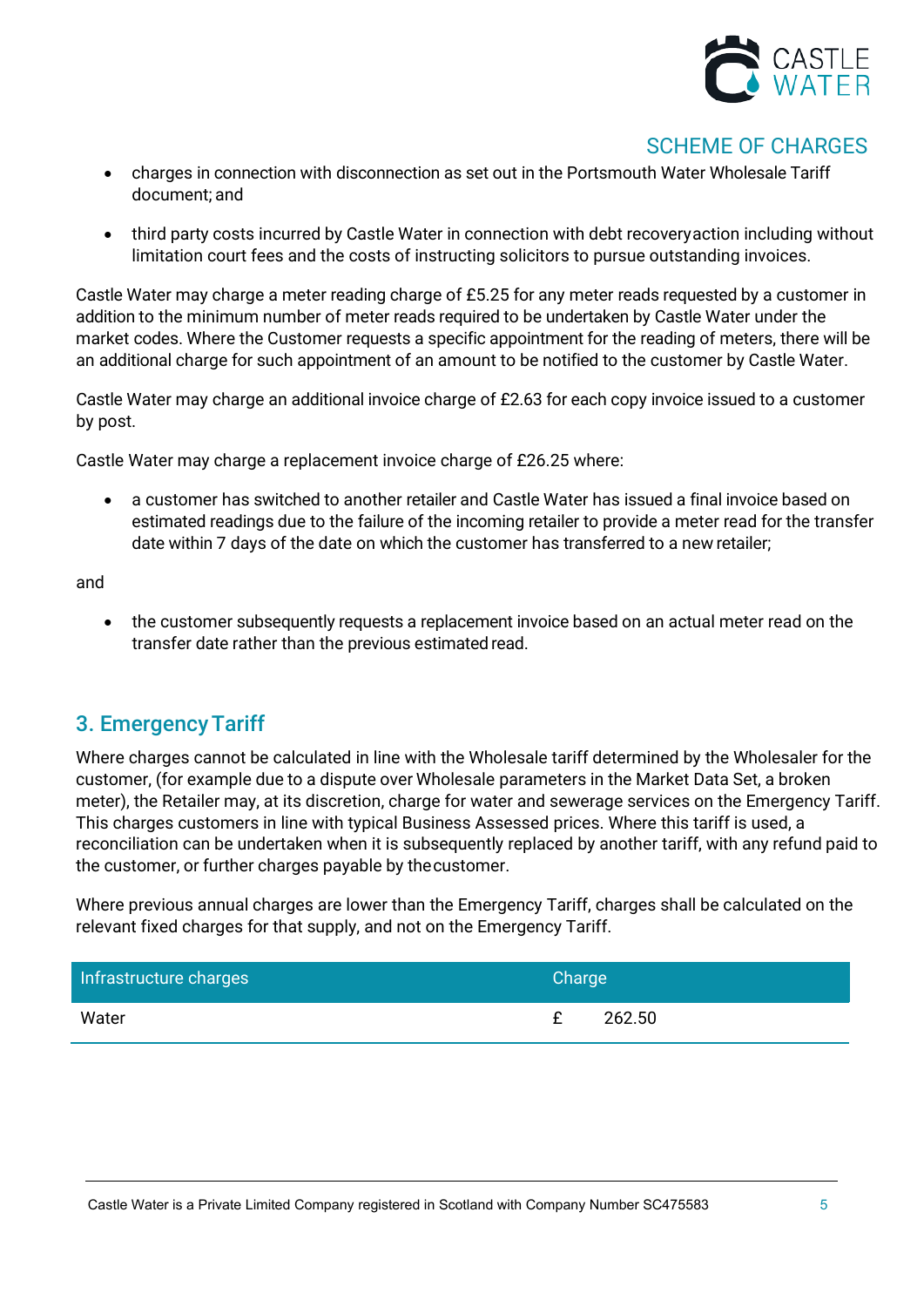| <b>Standposts</b> |                   |                                                                  |
|-------------------|-------------------|------------------------------------------------------------------|
| <b>Size</b>       | Weekly<br>Charge* | Consumption charge                                               |
| 25 mm (1.00 inch) | £67.00            | Based upon the usage of water at the standard<br>volumetric rate |
|                   | £88.50            |                                                                  |

| Meter installation on an existing service - B1 |            |
|------------------------------------------------|------------|
| External installation survey                   | <b>POA</b> |
| Standard meter installation 32mm               | <b>POA</b> |
| Standard meter installation 25mm               | <b>POA</b> |
| Cost of all other installations                | <b>POA</b> |
| Internal installation survey                   | <b>POA</b> |
| Cost of internal installation                  | <b>POA</b> |

| Meter accuracy $-$ B3                                                            |            |
|----------------------------------------------------------------------------------|------------|
| Non-household meters up to 50mm (2.00 inches)                                    | £139       |
| Non-household meters greater than 50mm (2.00 inches) or<br>external verification | <b>POA</b> |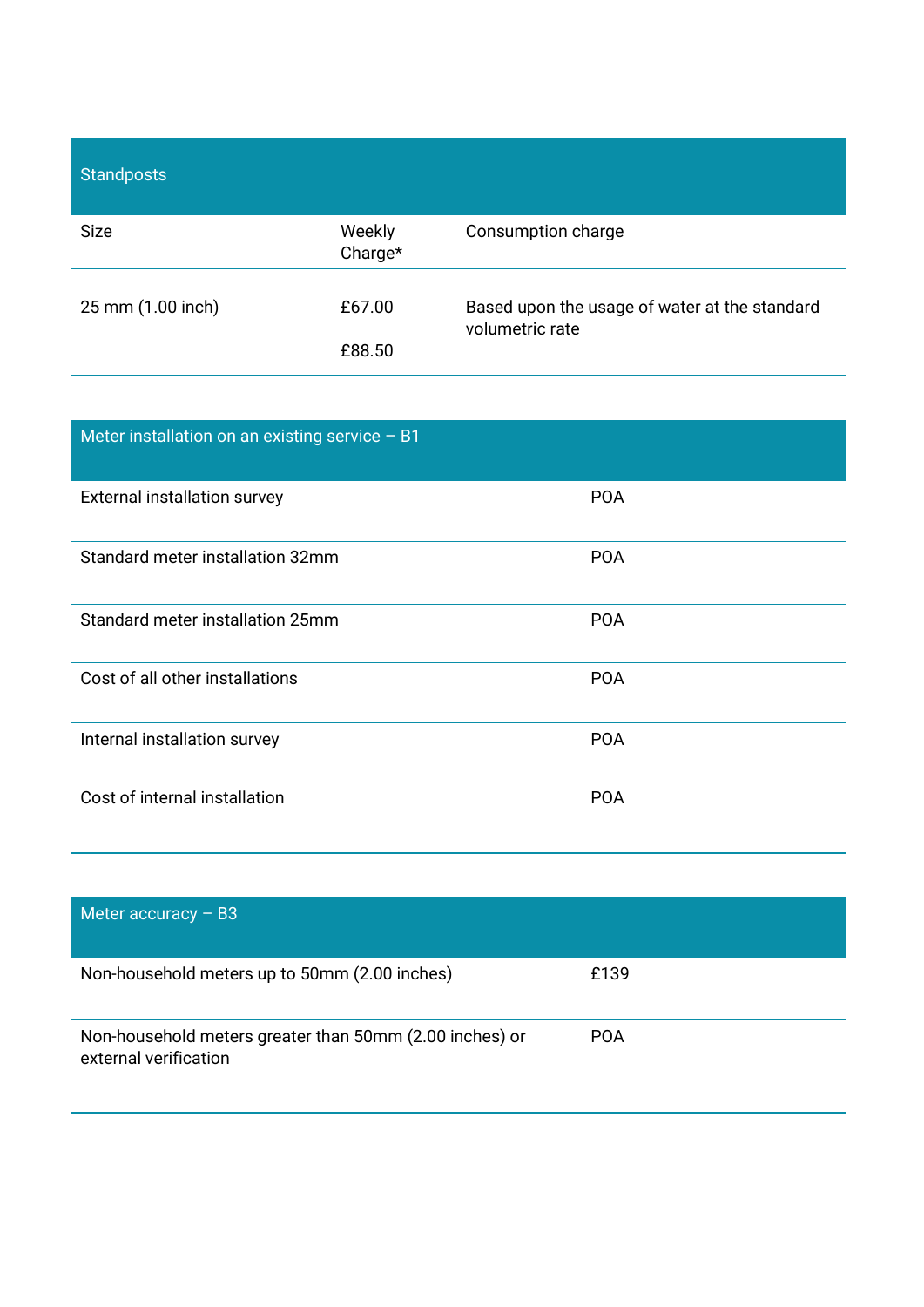

| Changing meters at licensed retailer request $- B7*$                            |            |
|---------------------------------------------------------------------------------|------------|
| Survey                                                                          | £131       |
| All other actions, upsizing or downsizing                                       | <b>POA</b> |
|                                                                                 |            |
| Verification of meters - C1*                                                    |            |
| Verification of meter details                                                   | £131       |
|                                                                                 |            |
| Visits by the Wholesaler to the eligible premises - F3*                         |            |
| Visits by the Wholesaler to eligible premises not covered by<br>other processes | £131       |
|                                                                                 |            |
| <b>Disconnections</b>                                                           |            |
| Survey for disconnection                                                        | £99.50     |
|                                                                                 |            |

| Standard temporary disconnection for non-payment<br>$-11$                          | £194       |
|------------------------------------------------------------------------------------|------------|
| Standard permanent disconnection for non-payment<br>$-11$                          | <b>POA</b> |
| Non-standard temporary disconnection requested by non-household<br>customer $-15*$ | <b>POA</b> |
| Non-standard permanent disconnection requested by non-household<br>customer $-15$  | <b>POA</b> |
| Gaining entry to eligible premises $-17$                                           | POA        |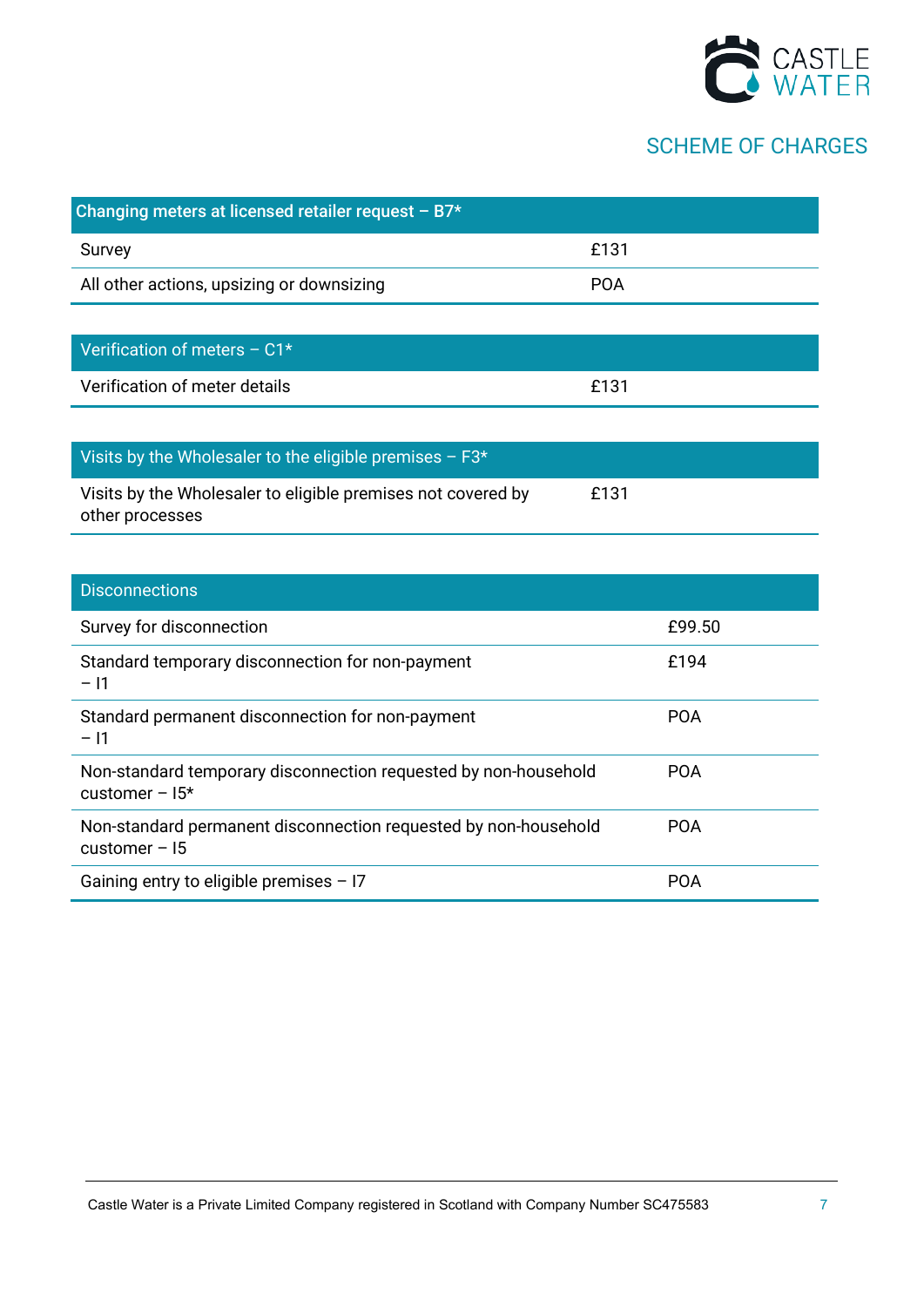| <b>Reconnections</b>                                                     |            |
|--------------------------------------------------------------------------|------------|
| Reconnection requested by the retailer (in normal working hours) – $18*$ | £99.50     |
| Reconnection requested by retailer (emergency/out of hours) $-18$        | £257       |
| Reconnection performed by Wholesaler (in normal working hours) – $111*$  | £99.50     |
| Reconnection performed by Wholesaler (emergency/out of hours) – 111      | £257       |
| All non-standard reconnections                                           | <b>POA</b> |

*\*Charges will be based on the actual time spent doing the requested work.*

# Charging policies

#### Basis for calculating Primary Wholesale Charges

The underlying principle used for deriving the Primary Wholesale Tariffs is that the wholesale tariff for each customer segment should be reflective of the average cost of providing wholesale water.

For the purposes of tariff setting wholesale activities are defined to cover the activities and overheads associated with water resources and abstraction of water, raw water distribution, water treatment, treated water distribution and scientific services.

Development of the tariffs followed two key steps:

- Identification of the wholesale cost base, separated by functional activity;
- Allocation of those wholesale costs to distinct customer classes/ segments.

To identify the unit cost to serve for each customer segment, cost allocation rules were developed applying variants of the relative output method, which is considered best practice within Fully Distributed Cost (FDC) methodologies.

#### Basis for calculating Primary Wholesale Charges

Services which the wholesaler may charge for are determined in the Wholesale - Retail Code. Charges are established in relation to the average cost of supplying the service.

The activities are listed in our section Open Water Activities and the charges are shown in the tariff section of this document.

Where Non-primary charges reflect the cost of labour, an hourly rate is quoted. Charges will be based on the actual time spent doing the requested work.

#### Value Added Tax

All charges contained in this Charges Scheme are exclusive of Value Added Tax (VAT).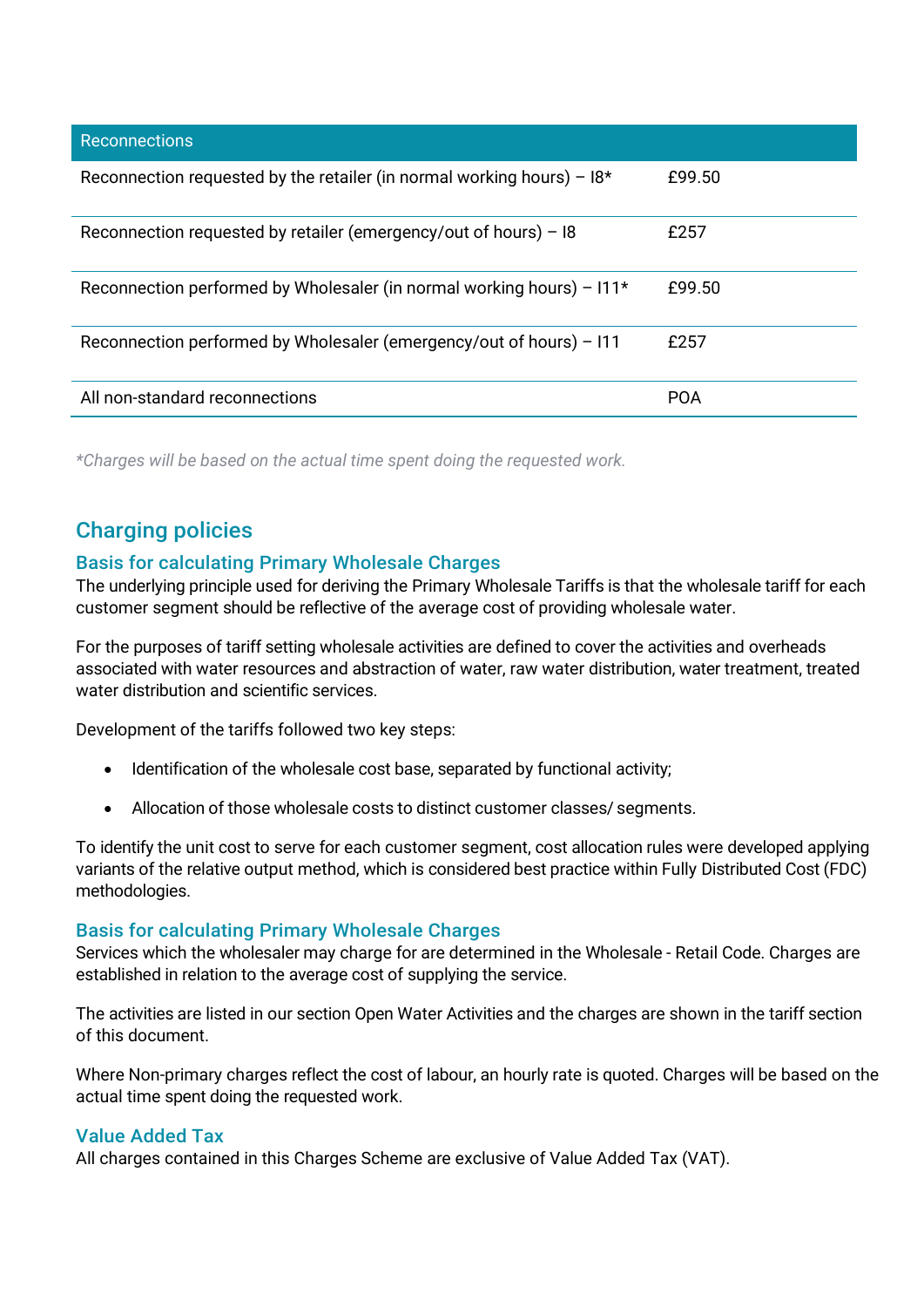

VAT is payable for customers falling within Standard Industrial Classifications (SIC) codes "1-5. The Retailer will inform Portsmouth Water of their Standard Industrial Classification.

All charges for ancillary services the Wholesaler provide will be subject to VAT at the appropriate rate.

#### Measured charges

Where the occupier of a non-household property at which a meter has been installed is liable to pay water charges, measured charges will apply unless there is an agreement between Portsmouth Water and the Retailer of that property to pay a different tariff.

#### Unmeasured charges

Where the occupier of a property is liable to pay water and a meter has not been installed at the property, unmeasured charges, set out in this charges scheme will apply.

Unmeasured charges will continue to apply until such time as either:

The occupier of the non-household property chooses to have a meter installed.

Unmeasured charges will continue to apply and be payable up to the date the meter is installed; or

Portsmouth Water determines that water is being used, or is to be used, for one or more of the nondomestic purposes which would entitle Portsmouth Water to require the water supply to be metered under Regulations made by the Secretary of State for theEnvironment.

Again, unmeasured charges will continue to apply and be payable up to the date the meter is installed.

#### Unoccupied properties

Where a Retailer identifies a site that believes is unoccupied but is currently being charged or is occupied but currently not charged, they should advise Portsmouth Water through market transactions.

#### Leakage

The non-household customer is liable for the cost of all water registered on the meter. No allowance is made in respect of leakage from customers' pipework except for mixed use premises.

Non-household customers must discuss this issue with their Retailer, who will progress with Portsmouth Water as appropriate.

#### Water meter installation

Customers receiving an unmeasured water supply may wish to be charged for water supplied to their premises by meter. If their premises are served by a separate service pipe and the plumbing installations comply with Water Regulations, they may elect to have a meter installed, subject to the completion of certain formalities.

Where a shared supply exists, Portsmouth Water can quote to enable a separate supply and meter to be fitted.

The meter will be positioned in Portsmouth Water's preferred location at the property boundary, although consideration may be given to alternative locations provided that provision is made for unrestricted access to read the meter.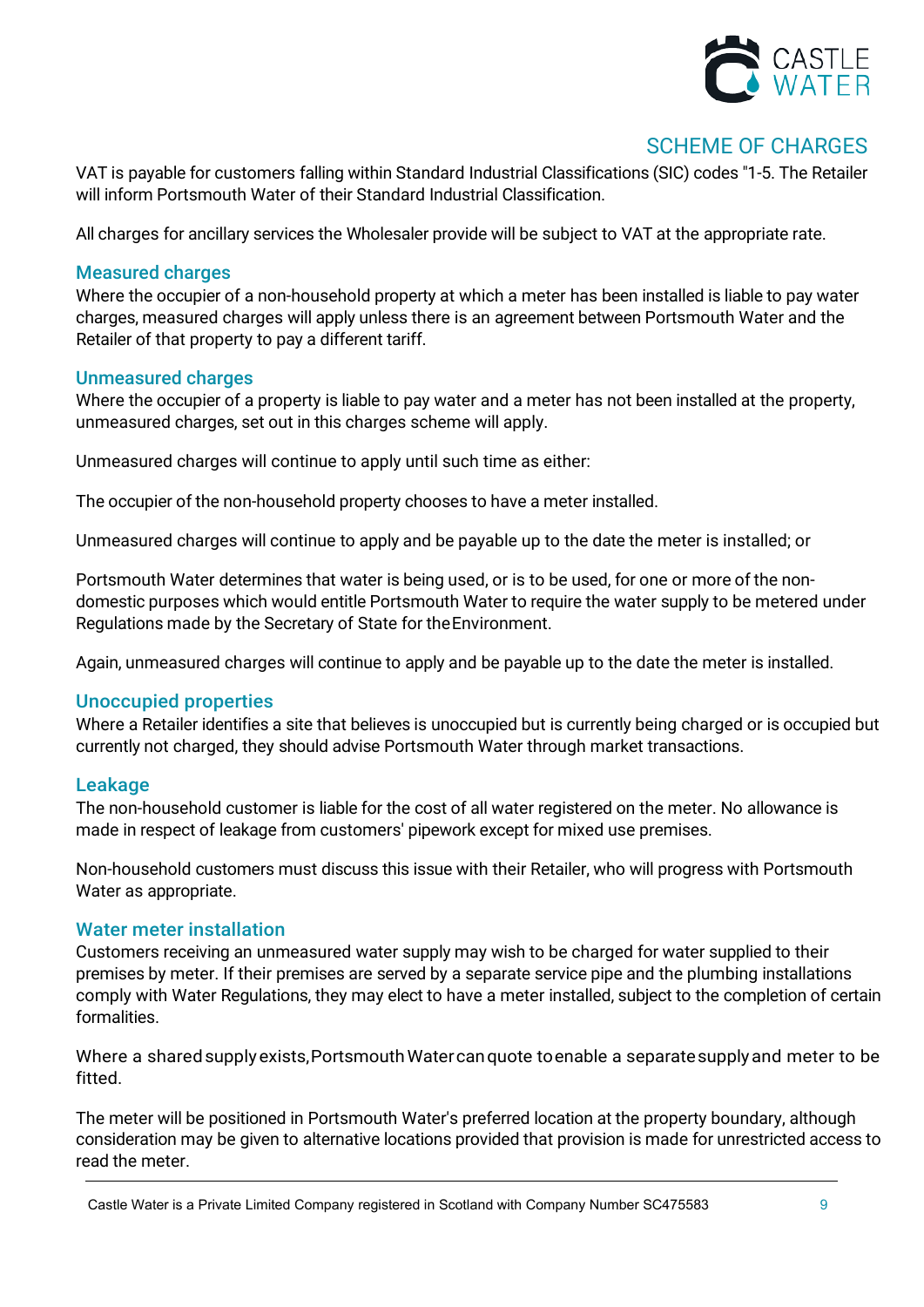A meter, where installed, remains the property of Portsmouth Water.

For a non-household premise, the Retailer must pay the cost of installation of the meter and once the water charges have become measured charges, they will remain so irrespective of any change of use of the premises or of the purpose for which the water is used. Installation will be carried out in accordance with the Open Water SLA.

#### Firefighting

No water charges are levied for water used for firefighting, fire training or firefighting systems such as sprinklers, including the replenishment of storage tanks, hydrants and testing. Portsmouth Water will usually install a separate connection to the water mains for these systems.

Charges for the provision and maintenance of fire hydrants is set out in Portsmouth Water's Non- primary Charges.

#### Guaranteed standards

Castle Water operates the Guaranteed Standards as published by Ofwat.

#### Replacement of lead service pipes

It is not Portsmouth Water's policy to make a contribution towards lead service pipe replacement for nonhousehold properties

#### Damage to apparatus

Damage is charged back to the third party on a fully rechargeable basis.

#### Water (fittings) regulations inspections

Periodic industrial inspections are carried out free of charge.

#### Site inspections

Planned regulation compliance inspections are free of charge.

#### **Standpipes**

Portsmouth Water will provide stand posts/standpipes as set out in Portsmouth Water Non-primary Charges.

#### Third party logging of meters

In principal Portsmouth Water has no objection to third party logging of its revenue meters as long as the installation is undertaken by Portsmouth Water where the meter seals and index are to be removed.

Portsmouth Water requires the completion of an application form which is available on Portsmouth Water web portal.

#### Accredited Entities

Portsmouth Water will allow Accredited Entities (AE) to undertake work in accordance with the Wholesale - Retail Code Part 3 Operational Terms.

Accredited Entities will have undertaken an assessment of competence and been awarded an accreditation certificate from a Water Industry Regulated Provider.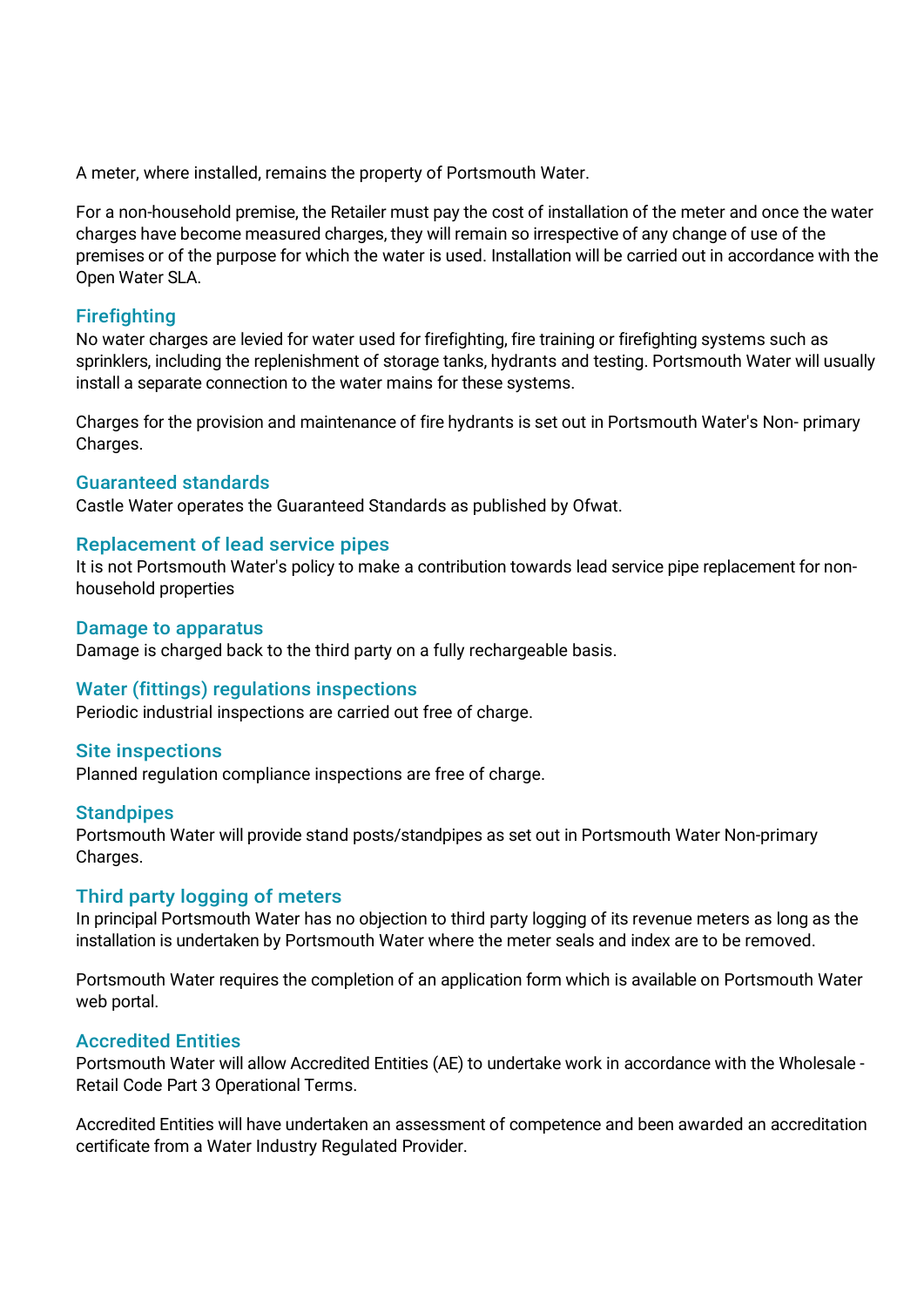

Confirmation to the requesting licenced Retailer of approval to proceed to carry out the specified work will be provided within the SLA of each of the processes within the Wholesale - Retail Code.

## Charges for other activities

- Meter installation
- Meter accuracy
- Repair or replacement of fault meter
- Retailer request to change size, model or location of meter
- Retailer request for Wholesaler to carry out Meter Read for a Non-Market Meter pending transfer or allocation of a supply point
- Verification of meter details or meter supplyarrangements
- Disconnection requested by the Retailer and performed by the Wholesaler in relation to Non-Household Customernon-payment
- Disconnection performedby theWholesalerforillegaluse
- Disconnection performed by the Wholesaler for breach of Water Fittings Regulations
- Gaining entry to an Eligible Premises for the purposes of Disconnection using the Wholesaler's powers of entry at Retailer request
- Reconnection requested by the Retailer and performed by the Wholesaler
- Reconnection performed by the Wholesaler following rectification of a breach of WaterFittings **Regulations**
- Reconnection performed by the Wholesaler following a Disconnection requested by the Non-HouseholdCustomer